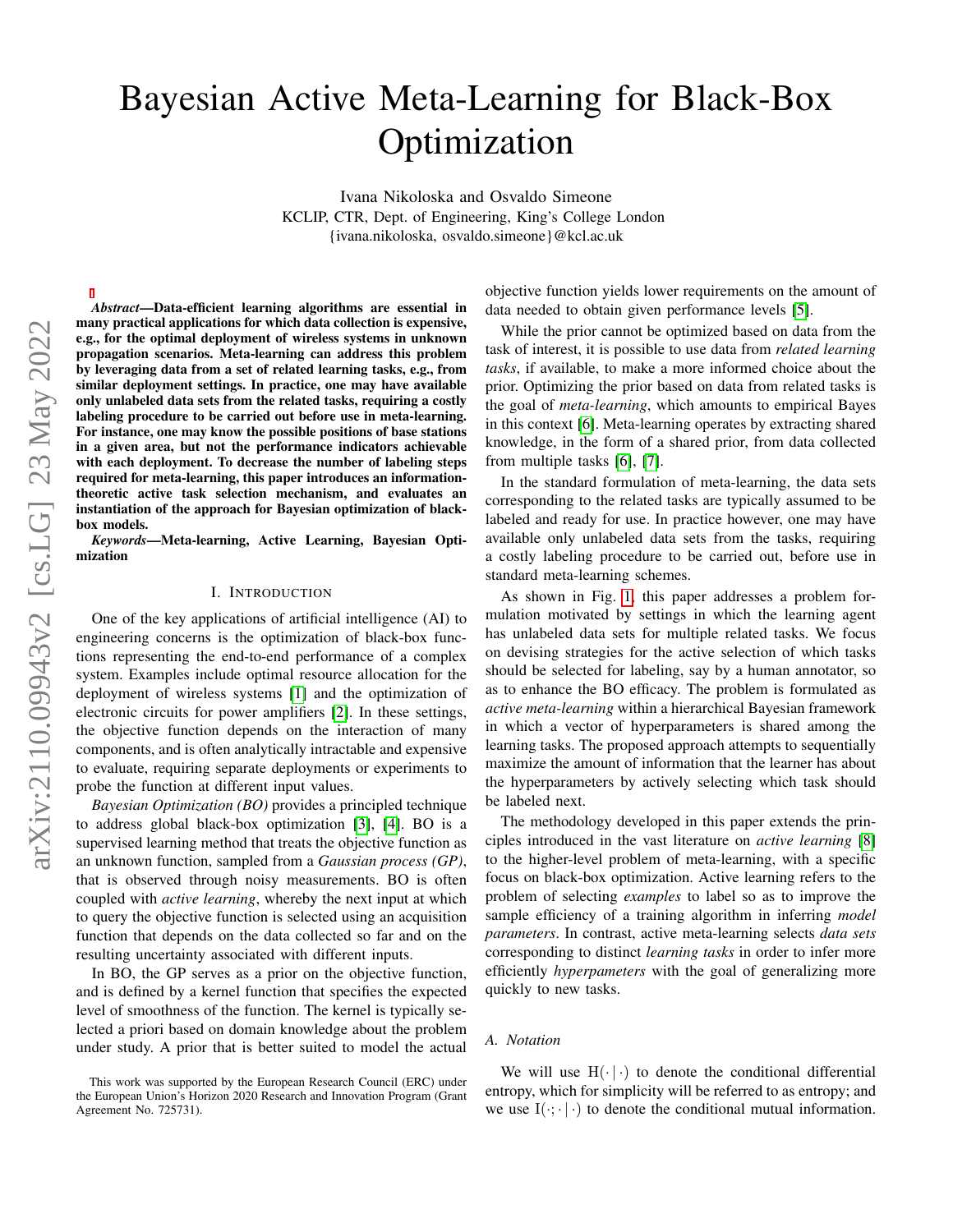

<span id="page-1-0"></span>Fig. 1. Illustration of the active meta-learning setting under study. The meta-learner optimizes the variational posterior  $q(\theta|\mathcal{D}_{\mathcal{T}_s})$  of the shared hyperparameters  $\theta$  by using data from the set  $\mathcal{T}_s$  of selected meta-training tasks in order to enable fast adaptation to a new task during meta-testing. The problem of interest is how to select sequentially the next task  $\tau$  to add to the set  $\mathcal{T}_s$  of selected tasks from a pool  $\mathcal{T}_a \setminus \mathcal{T}_s$  of meta-training tasks for which we only have accessed to unlabeled data. Upon selection of task  $\tau$ , the labels  $\mathcal{Y}_{\tau}$  are obtained by the meta-learner for the given available covariate vectors  $\mathcal{X}_{\tau}$ .

## II. INFORMATION-THEORETIC ACTIVE META-LEARNING

### *A. Setting*

In the active meta-learning setting under study, shown in Fig. [1,](#page-1-0) the meta-learner aims at optimizing a *hyperparameter* vector  $\theta$  as to maximize the performance of the latter on a new, a priori unknown, task by using data from a small number of related meta-training tasks. In the setting of interest, the hyperparameter  $\theta$  defines the kernel of a GP, but we will keep the presentation more general here. At the beginning of the metalearning process, the meta-learner has access to *unlabeled* data sets  $\mathcal{D}_{\mathcal{T}_a} = \{(\mathcal{X}_{\tau})\}_{\tau=1}^{|\mathcal{T}_a|}$  from a set  $\mathcal{T}_a = \{1, \ldots, |\mathcal{T}_a|\}$  of  $|\mathcal{T}_a|$ *meta-training tasks.* Each data set  $\mathcal{X}_{\tau} = \{ (x_{\tau}^{n}) \}_{n=1}^{N_{\tau}}$  comprises  $N_{\tau}$  covariate vectors, with no labels. At each step of the metalearning process, the meta-learner chooses the next task to be labeled in a sequential fashion. When the meta-learner selects a task  $\tau$ , it receives the corresponding labels  $\mathcal{Y}_{\tau} = \{(y_{\tau}^n)\}_{n=1}^{N_{\tau}}$ , obtaining the complete data set  $\mathcal{D}_{\tau} = (\mathcal{X}_{\tau}, \mathcal{Y}_{\tau}).$ 

At each step of the selection process, the meta-learner has obtained labels for a subset  $\mathcal{T}_s \subseteq \mathcal{T}_a$  of meta-training tasks, and hence it has access to the meta-training data set  $\mathcal{D}_{\mathcal{T}_{s}} =$  $\{(\mathcal{X}_{\tau}, \mathcal{Y}_{\tau})\}_{\tau=1}^{|\mathcal{T}_{s}|}$ . The next task to be labeled in the set  $\mathcal{T}_{a} \setminus \mathcal{T}_{s}$ is selected based on a *meta-acquisition function*  $A(\mathcal{X}_{\tau} | \mathcal{D}_{\mathcal{T}_s})$ that assigns a score to any of the remaining meta-training tasks in the set  $\mathcal{T}_a \setminus \mathcal{T}_s$  as

$$
\underset{\tau \in \mathcal{T}_a \setminus \mathcal{T}_s}{\arg \max} \left\{ \mathbf{A}(\tilde{\mathcal{X}}_{\tau} \mid \mathcal{D}_{\mathcal{T}_s}) \right\}.
$$
 (1)

In [\(1\)](#page-1-1), we have allowed for the use of a subset  $\tilde{\mathcal{X}}_{\tau} \subseteq \mathcal{X}_{\tau}$ of the available data for the meta-training task  $\tau$  in order to control complexity. Upon selection of a candidate task  $\tau$ , the corresponding labeled data set  $\mathcal{D}_{\tau}$  is incorporated in the metatraining data set, and the procedure is repeated until the budget  $B \leq |\mathcal{T}_a|$  of meta-training tasks is exhausted.

We assume a discriminative model defined by a conditional distribution  $p(y|x, \phi)$  of output y given the input, or covariates, x and the model parameters  $\phi$ . In the setting of interest, the input  $x$  corresponds to a vector of variables under optimization, e.g., the configuration of a wireless system, and y represents the noisy observation of the objective function. We describe the model using a parametric density  $p(y|x, \phi)$ , but the derivation applies directly to non-parametric models such as GPs (see, e.g., [\[9\]](#page-4-8)).

We adopt a hierarchical Bayesian model whereby the model parameters for each task  $\phi_{\tau}$  have a shared prior distribution  $p(\phi_{\tau} | \theta)$  determined by the common hyperparameter  $\theta$ . This model captures the statistical relationship between the metatraining tasks, and provides a useful way to derive principled meta-learning algorithms [\[7\]](#page-4-6), [\[10\]](#page-4-9). Both the model parameters  $\phi_{\tau}$  and hyperparameters  $\theta$  are assumed to be latent random variables, with the joint distribution factorizing as  $p(\{\phi_\tau\}_{\tau \in \mathcal{T}}, \theta) = p(\theta) \prod_{\tau \in \mathcal{T}} p(\phi_\tau | \theta)$ , with  $p(\theta)$  denoting the prior distribution of the hyperparameters and  $T$  denoting any set of tasks.

<span id="page-1-1"></span>Combining prior and likelihood, the joint distribution of outputs  $\{\mathcal{Y}_{\tau}\}_{{\tau}\in\mathcal{T}}$ , per-task model parameters  $\{\phi_{\tau}\}_{{\tau}\in\mathcal{T}}$ , and hyperparameter  $\theta$ , when conditioned on the corresponding covariates  $\mathcal{X}_{\tau}$ , takes the form

<span id="page-1-2"></span>
$$
p(\{\mathcal{Y}_{\tau}\}_{\tau \in \mathcal{T}}, \{\phi_{\tau}\}_{\tau \in \mathcal{T}}, \theta | \mathcal{X}_{\tau})
$$
  
=  $p(\theta) \prod_{\tau \in \mathcal{T}} \left( p(\phi_{\tau} | \theta) \prod_{n=1}^{N_{\tau}} p(y_{\tau}^{n} | x_{\tau}^{n}, \phi_{\tau}) \right).$  (2)

From [\(2\)](#page-1-2), when the outputs for the meta-training tasks in set  $\mathcal{T}_s$  have been acquired, the posterior distribution of any subset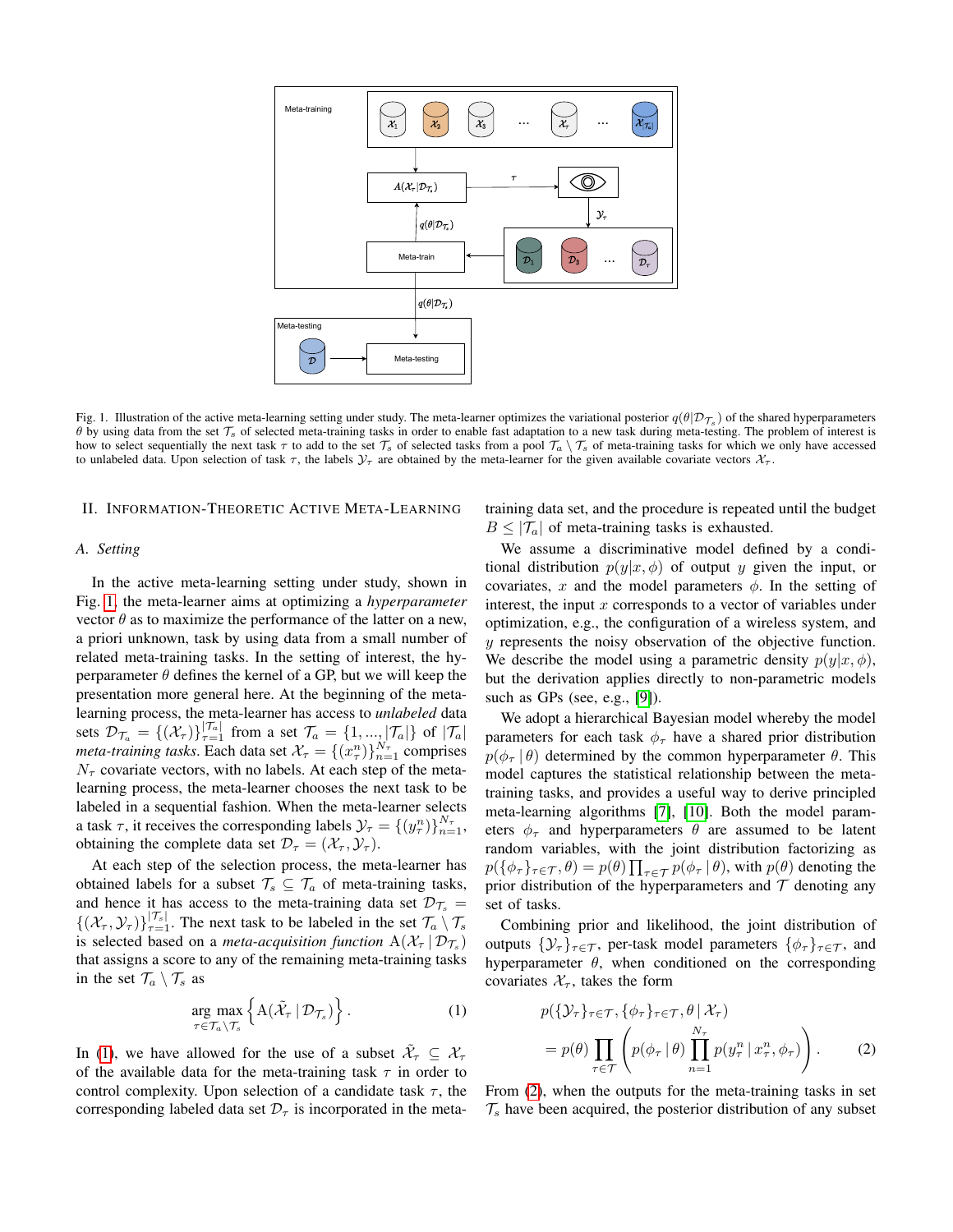of the labels for any task  $\tau \in \mathcal{T}_a \setminus \mathcal{T}_s$  is given by

$$
p(\tilde{\mathcal{Y}}_{\tau} | \tilde{\mathcal{X}}_{\tau}, \mathcal{D}_{\mathcal{T}_s}) = \mathbb{E}_{p(\theta | \mathcal{D}_{\mathcal{T}_s})p(\phi_{\tau} | \theta)}[p(\tilde{\mathcal{Y}}_{\tau} | \tilde{\mathcal{X}}_{\tau}, \phi_{\tau})], \quad (3)
$$

where the average is taken over the marginal of the model parameter  $\phi_{\tau}$  with respect to the joint posterior distribution  $p(\theta, \phi_\tau | \mathcal{D}_{\mathcal{T}_s}) = p(\theta | \mathcal{D}_{\mathcal{T}_s}) p(\phi_\tau | \theta).$ 

## *B. Epistemic Uncertainty and Bayesian Active Meta-learning by Disagreement*

Given the current available data set  $\mathcal{D}_{\mathcal{T}_s}$ , under the assumed model [\(2\)](#page-1-2), the overall average predictive uncertainty for a batch  $\tilde{\mathcal{X}}_{\tau}$  of covariates for a candidate meta-training task  $\tau \in \mathcal{T}_a \setminus \mathcal{T}_s$  can be measured by the conditional entropy [\[9\]](#page-4-8), [\[11\]](#page-4-10), [\[10\]](#page-4-9)

$$
H(\tilde{\mathcal{Y}}_{\tau} | \tilde{\mathcal{X}}_{\tau}, \mathcal{D}_{\mathcal{T}_s}) = \mathbb{E}_{p(\tilde{\mathcal{Y}}_{\tau} | \tilde{\mathcal{X}}_{\tau}, \mathcal{D}_{\tau_s})}[-\log p(\tilde{\mathcal{Y}}_{\tau} | \tilde{\mathcal{X}}_{\tau}, \mathcal{D}_{\mathcal{T}_s})],
$$
\n(4)

where the predictive posterior  $p(\tilde{\mathcal{Y}}_{\tau} | \tilde{\mathcal{X}}_{\tau}, \mathcal{D}_{\mathcal{T}_s})$  is given by [\(3\)](#page-2-0). The predictive uncertainty [\(4\)](#page-2-1) can be decomposed as [\[10\]](#page-4-9)

$$
H(\tilde{\mathcal{Y}}_{\tau} | \tilde{\mathcal{X}}_{\tau}, \mathcal{D}_{\mathcal{T}_s}) = H(\tilde{\mathcal{Y}}_{\tau} | \tilde{\mathcal{X}}_{\tau}, \theta, \mathcal{D}_{\mathcal{T}_s}) + I(\tilde{\mathcal{Y}}_{\tau}; \theta | \tilde{\mathcal{X}}_{\tau}, \mathcal{D}_{\mathcal{T}_s}).
$$
 (5)

As we will discuss next, the first term in [\(5\)](#page-2-2) is a measure of *aleatoric uncertainty*, which does not depend on the amount of labeled meta-training data; while the second is a measure of *epistemic uncertainty*, which captures the informativeness of the labels for the new task  $\tau$  given the already labeled data sets  $\mathcal{D}_{\mathcal{T}_s}$ . Based on this observation, we will propose to adopt (an estimate of) the latter term as a meta-acquisition function to be used in [\(1\)](#page-1-1).

To elaborate, let us first consider the entropy term in [\(5\)](#page-2-2), which can be written as

$$
\begin{split} \mathcal{H}(\tilde{\mathcal{Y}}_{\tau} \mid \tilde{\mathcal{X}}_{\tau}, \theta, \mathcal{D}_{\mathcal{T}_s}) &= \mathbb{E}_{p(\theta \mid \mathcal{D}_{\mathcal{T}_s})}[\mathcal{H}(\tilde{\mathcal{Y}}_{\tau} \mid \tilde{\mathcal{X}}_{\tau}, \theta)] \\ &= \mathbb{E}_{p(\theta \mid \mathcal{D}_{\tau_s})p(\tilde{\mathcal{Y}}_{\tau} \mid \tilde{\mathcal{X}}_{\tau}, \theta)}[-\log p(\tilde{\mathcal{Y}}_{\tau} \mid \tilde{\mathcal{X}}_{\tau}, \theta)], \end{split} \tag{6}
$$

in which  $p(\tilde{\mathcal{Y}}_{\tau} | \tilde{\mathcal{X}}_{\tau}, \theta) = \mathbb{E}_{p(\phi_{\tau} | \theta)}[p(\tilde{\mathcal{Y}}_{\tau} | \tilde{\mathcal{X}}_{\tau}, \phi_{\tau})]$  is the predictive distribution under the assumed model [\(2\)](#page-1-2) in the reference case in which one had access to the true hyperparameter vector  $\theta$ . Accordingly, the first term in [\(5\)](#page-2-2) captures the aleatoric uncertainty in the prediction on a new, a priori unknown, task  $\tau$  that stems from the inherent randomness in the task generation. This term can not be reduced by collecting data from meta-training tasks, since such data can only improve the estimate of the hyperparameter vector  $\theta$ , and is thus irrelevant for the purposes of task selection. We note that, the conditional entropy term in [\(6\)](#page-2-3) is distinct from the standard aleatoric uncertainty in conventional learning in which the model parameter  $\phi_{\tau}$ , and not the hyperparameter  $\theta$ , is assumed to be unknown [\[9\]](#page-4-8).

The second term in [\(5\)](#page-2-2) can be written as

$$
\begin{split} \mathcal{I}(\tilde{\mathcal{Y}}_{\tau};\theta \mid \tilde{\mathcal{X}}_{\tau}, \mathcal{D}_{\mathcal{T}_s}) \\ &= \mathcal{H}(\tilde{\mathcal{Y}}_{\tau} \mid \tilde{\mathcal{X}}_{\tau}, \mathcal{D}_{\mathcal{T}_s}) - \mathcal{H}(\tilde{\mathcal{Y}}_{\tau} \mid \tilde{\mathcal{X}}_{\tau}, \theta, \mathcal{D}_{\mathcal{T}_s}) \\ &= \mathcal{H}(\tilde{\mathcal{Y}}_{\tau} \mid \tilde{\mathcal{X}}_{\tau}, \mathcal{D}_{\mathcal{T}_s}) - \mathbb{E}_{p(\theta \mid \mathcal{D}_{\mathcal{T}_s})}[\mathcal{H}(\tilde{\mathcal{Y}}_{\tau} \mid \tilde{\mathcal{X}}_{\tau}, \theta)]. \end{split} \tag{7}
$$

<span id="page-2-0"></span>The mutual information [\(7\)](#page-2-4) is hence the difference between two terms: the overall predictive uncertainty [\(4\)](#page-2-1) and the predictive (aleatoric) uncertainty [\(6\)](#page-2-3) corresponding to the ideal case in which the hyperparameter vector  $\theta$  is known. Intuitively, the conditional mutual information in [\(5\)](#page-2-2) represents the epistemic uncertainty arising from the limitations in the amount of available meta-training data, which causes the labels  $\tilde{\mathcal{Y}}_{\tau}$  of a new meta-training task  $\tau \in \mathcal{T}_a \setminus \mathcal{T}_s$  to carry useful information about the hyperparameter vector  $\theta$  given the knowledge of the meta-training data set  $\mathcal{D}_{\mathcal{T}_s}$ .

Given that the aleatoric uncertainty, the first term in [\(5\)](#page-2-2), is independent of the amount of the selected meta-training data, we propose that the meta-learner select tasks that minimize the epistemic uncertainty, i.e., the second term, in [\(5\)](#page-2-2). The corresponding meta-acquisition problem [\(1\)](#page-1-1) is given as

<span id="page-2-5"></span>
$$
\underset{\tau \in \mathcal{T}_a \setminus \mathcal{T}_s}{\arg \max} \left\{ \mathrm{I}(\tilde{\mathcal{Y}}_{\tau}; \theta \, | \, \tilde{\mathcal{X}}_{\tau}, \mathcal{D}_{\mathcal{T}_s}) \right\}.
$$
 (8)

<span id="page-2-1"></span>The resulting Bayesian Active Meta-learning by Disagreement (BAMLD) algorithm is summarized in Algorithm 1.

<span id="page-2-2"></span>To further interpret the proposed meta-acquisition function, let us consider again the decomposition [\(7\)](#page-2-4) of the conditional mutual information. The first term in [\(7\)](#page-2-4) corresponds to the average log-loss of a predictor that averages over the posterior distribution  $p(\theta | \mathcal{D}_{\mathcal{T}_s})$  of the hyperparameter, whilst the second corresponds to the average log-loss of a genie-aided prediction that knows the correct realisation of the hyperparameter  $\theta$ , assuming a well-specified model. These two terms differ more significantly, making the conditional mutual information larger, when distinct choices of the hyperparameter vector  $\theta$ yield markedly different predictive distributions  $p(\tilde{\mathcal{Y}}_{\tau} | \tilde{\mathcal{X}}_{\tau}, \theta)$ . Thereby, the meta-learner does not merely select tasks with maximal predictive uncertainty, but rather it chooses tasks  $\tau$ for which individual choices of the hyperparameter vector  $\theta$ "disagree" more significantly.

<span id="page-2-3"></span>BAMLD is the natural counterpart of the Bayesian Active Learning by Disagreement (BALD) method, introduced in [\[9\]](#page-4-8) for conventional learning. Crucially, while BALD gauges disagreement at the level of model parameters, BAMLD operates at the level of hyperparameters, marginalizing out the model parameters.

## *C. Implementation of BAMLD via Variational Inference*

<span id="page-2-4"></span>The posterior distribution  $p(\theta | \mathcal{D}_{\mathcal{T}_s})$  of the hyperparameters given the selected data  $\mathcal{D}_{\mathcal{T}_s}$ , which is needed to evaluate the two terms in BAMLD meta-acquisition function [\(8\)](#page-2-5) (see [\(7\)](#page-2-4)), is generally intractable. To address this problem, we assume that an approximation of the posterior has been obtained via standard variational inference (VI) methods, yielding a variational distribution  $q(\theta | \mathcal{D}_{\mathcal{T}_s})$  (see, e.g., [\[12\]](#page-4-11)). Using the variational distribution, the first and second term in [\(7\)](#page-2-4) can be estimated by replacing the true posterior  $p(\theta | \mathcal{D}_{\mathcal{T}_s})$  with the variational distribution  $q(\theta | \mathcal{D}_{\mathcal{T}_s})$ . In practice, averages over the variational distribution  $q(\theta | \mathcal{D}_{\tau_s})$  can be further estimated using Monte Carlo sampling. Alternatively, samples approximately distributed according to the true posterior distribution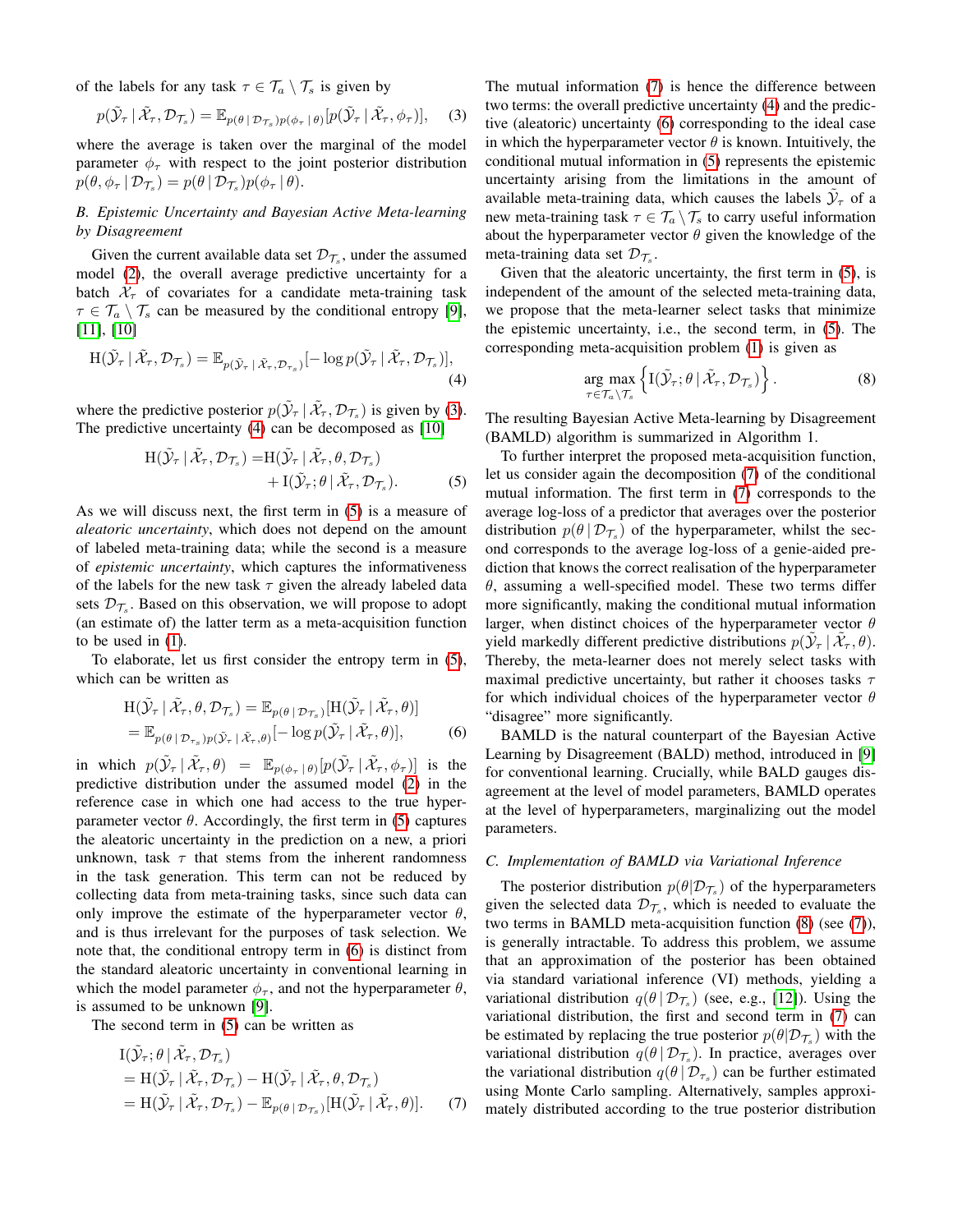$p(\theta | \mathcal{D}_{\mathcal{T}_s})$  can be obtained via Monte Carlo methods, such as Stochastic-Gradient Markov Chain Monte Carlo (see, e.g., [\[12\]](#page-4-11)), or via particle-based methods like Stein Variational Gradient Descent (SVGD) [\[13\]](#page-4-12).

|  |  | Algorithm 1 Active meta-learning via BAMLD |  |  |
|--|--|--------------------------------------------|--|--|
|--|--|--------------------------------------------|--|--|

- 1: **input**: pool  $\{\mathcal{D}_{\tau}\}_{{\tau \in \mathcal{T}_a}}$  of available, unlabeled, metatraining tasks 2: initialize  $i = 1$
- 3: while  $i \leq B$  do
- 4: select meta-training task  $\tau$  using [\(8\)](#page-2-5)
- 5: query oracle to obtain labels  $\mathcal{Y}_{\tau}$
- 6:  $\mathcal{D}_{\mathcal{T}_s} \leftarrow \mathcal{D}_{\mathcal{T}_s} \cup \mathcal{D}_{\tau}$
- 7:  $\mathcal{T}_s \leftarrow \mathcal{T}_s \cup \{\tau\}$
- 8: update variational posterior  $q(\theta | \mathcal{D}_{\mathcal{T}_s})$  (using VI or Monte Carlo methods)
- 9:  $i \leftarrow i+1$

## *D. BAMLD for Gaussian Process Regression and BO*

Following similar steps as [\[9\]](#page-4-8), we can directly instantiate BAMLD for Gaussian Process Regression (GPR) and BO. The use of GPs has the computational advantage that the marginalization over the model parameter  $\phi_{\tau}$  required to compute the predictive distribution  $p(\tilde{\mathcal{Y}}_{\tau} | \tilde{\mathcal{X}}_{\tau}, \theta)$ , which is in turn needed to evaluate the meta-acquisition function [\(7\)](#page-2-4), can be obtained in closed form.

To elaborate, the GP model assumes the marginal [\[5\]](#page-4-4)

$$
p(\mathcal{Y}_{\tau} | \mathcal{X}_{\tau}, \theta) = \mathcal{N}(\mu_{\theta}(\mathcal{X}_{\tau}), \tilde{K}_{\theta}(\mathcal{X}_{\tau})), \tag{9}
$$

where  $\mu_{\theta}(\mathcal{X}_{\tau}) = [\mu_{\theta}(x_{\tau}^1), ..., \mu_{\theta}(x_{\tau}^{N_{\tau}})]$  represents the  $N_{\tau} \times 1$ mean vector, and  $\tilde{K}_{\theta}(\mathcal{X}) = K_{\theta}(\mathcal{X}) + \sigma^2 I$  is the  $N_{\tau} \times N_{\tau}$ covariance matrix with  $[K_{\theta}(\mathcal{X}_{\tau})]_{i,j} = k_{\theta}(x_{\tau}^{i}, x_{\tau}^{j})$ . The model is parametrized by the shared hyperparameter  $\theta$  through the mean and kernel functions defined as

$$
\mu_{\theta}(x_{\tau}^{n}) = \Phi_{\theta}^{\mu}(x_{\tau}^{n}), \qquad (10)
$$

and

$$
k_{\theta}(x_{\tau}^n, x_{\tau}^j) = \frac{1}{2} \exp(-||\Phi_{\theta}^k(x_{\tau}^n) - \Phi_{\theta}^k(x_{\tau}^j)||_2^2), \quad (11)
$$

where  $\Phi_{\theta}^{\mu}(\cdot)$  and  $\Phi_{\theta}^{k}(\cdot)$  are neural networks. Using the predictive distribution  $p(\mathcal{Y}_\tau | \mathcal{X}_\tau, \theta)$  in [\(9\)](#page-3-0) and given a variational distribution  $q(\theta | \mathcal{D}_{\mathcal{T}_s})$ , the meta-acquisition function [\(7\)](#page-2-4) can be evaluated as follows.

Using [\(9\)](#page-3-0), the second term in [\(7\)](#page-2-4) can be approximated as

$$
\mathbb{E}_{q(\theta | \mathcal{D}_{\mathcal{T}_s})}[\mathcal{H}(\tilde{\mathcal{Y}}_{\tau} | \tilde{\mathcal{X}}_{\tau}, \theta)]
$$
\n
$$
= \mathbb{E}_{q(\theta | \mathcal{D}_{\mathcal{T}_s})} \left[ \frac{1}{2} \log \det(2\pi e \tilde{K}_{\theta}(\tilde{\mathcal{X}}_{\tau})) \right],
$$
\n(12)

where  $det(\cdot)$  denotes the determinant, and the outer expectations can be estimated using samples from the variational posterior as discussed in the previous section. A similar discussion applies to the first term in [\(7\)](#page-2-4). We provide further details in Sec. [III-B.](#page-3-1)

## III. EXPERIMENTS

In this section, we empirically evaluate the performance of BAMLD for BO.

#### *A. Experimental Setup*

We focus on the problem of optimizing an unknown black box function  $g(\cdot)$  as per the maximization  $x^*$  = arg max $x \in \mathcal{X}$  g(x), where x is a scalar real quantity. This may correspond, for instance, to the problem of optimizing the location of an aerial base station along a segment of a highway with the goal of maximizing some desired, hardto-evaluate, performance indicator  $g(\cdot)$ , such as quality of service. We are interested in obtaining good solutions by using a minimal number of queries on the input  $x$ . To do so, BO chooses consecutive inputs  $x^n$  at which to query function  $g(\cdot)$ , and observes noisy feedback  $y^n$  as  $y^n = g(x^n) + \epsilon$ , with  $\epsilon \sim \mathcal{N}(0, \sigma^2)$ . We choose the class of objective functions [\[14\]](#page-4-13)

$$
g_{\alpha_1, \alpha_2, \alpha_3}(x)
$$
  
= 2 w<sub>1</sub> p<sub>1</sub>(x) + 1.5 w<sub>2</sub> p<sub>2</sub>(x) + 1.8 w<sub>3</sub> p<sub>3</sub>(x) + 1, (13)

where the parameters  $\tau = (w_1, w_2, w_3, \alpha_1, \alpha_2, \alpha_3)$  define the task, and we have the unnormalized Cauchy and Gaussian probability density functions

<span id="page-3-2"></span>
$$
p_1(x) = \frac{1}{\pi (1 + ||x - \alpha_1||^2)},
$$
  
\n
$$
p_2(x) = \frac{1}{2\pi} e^{-\frac{||x - \alpha_2||^2}{8}},
$$
  
\n
$$
p_3(x) = \frac{1}{\pi (1 + \frac{||x - \alpha_3||^2}{4})},
$$
\n(14)

<span id="page-3-0"></span>respectively. The population distribution used to generate meta-training data for a given task  $\tau$  is such that  $x \sim$  $U(-10, 10)$  follows a uniform distribution, and y is given by [\(13\)](#page-3-2). Furthermore, the task distribution is such that the parameters  $w_1, w_2, w_3$  are independent and distributed as  $w_i \sim \mathcal{U}(0.6, 1.4)$  for  $i = 1, 2, 3$ , and the parameters  $\alpha_1, \alpha_2, \alpha_3$ are distributed as  $\alpha_1 \sim \mathcal{N}(-2, 0.3^2)$ ,  $\alpha_2 \sim \mathcal{N}(3, 0.3^2)$ , and  $\alpha_3 \sim \mathcal{N}(-8, 0.3^2).$ 

During meta-testing, the meta-trained GP is used as a surrogate function to form a posterior belief over the function values, and, at each iteration of BO, the next query point is chosen to maximize the upper confidence bound (UCB) acquisition function, which is designed to balance exploration and exploitation [\[15\]](#page-4-14). The mean and kernel parameters of the surrogate are then updated, and the procedure is repeated. This setting conforms to [\[14\]](#page-4-13), which, however, considers only standard passive meta-learning.

#### <span id="page-3-1"></span>*B. Posterior Approximation*

In our implementation, we have estimated the expectations with respect to the variational posterior using SVGD as in [\[7\]](#page-4-6). SVGD amounts to maintaining P samples  $\{\theta_p\}_{p=1}^P$ , using which we can obtain the estimates

$$
\mathbb{E}_{q(\theta\,|\,\mathcal{D}_{\mathcal{T}_s})}\operatorname{H}(\tilde{\mathcal{Y}}_{\tau}\,|\,\tilde{\mathcal{X}}_{\tau},\theta)
$$